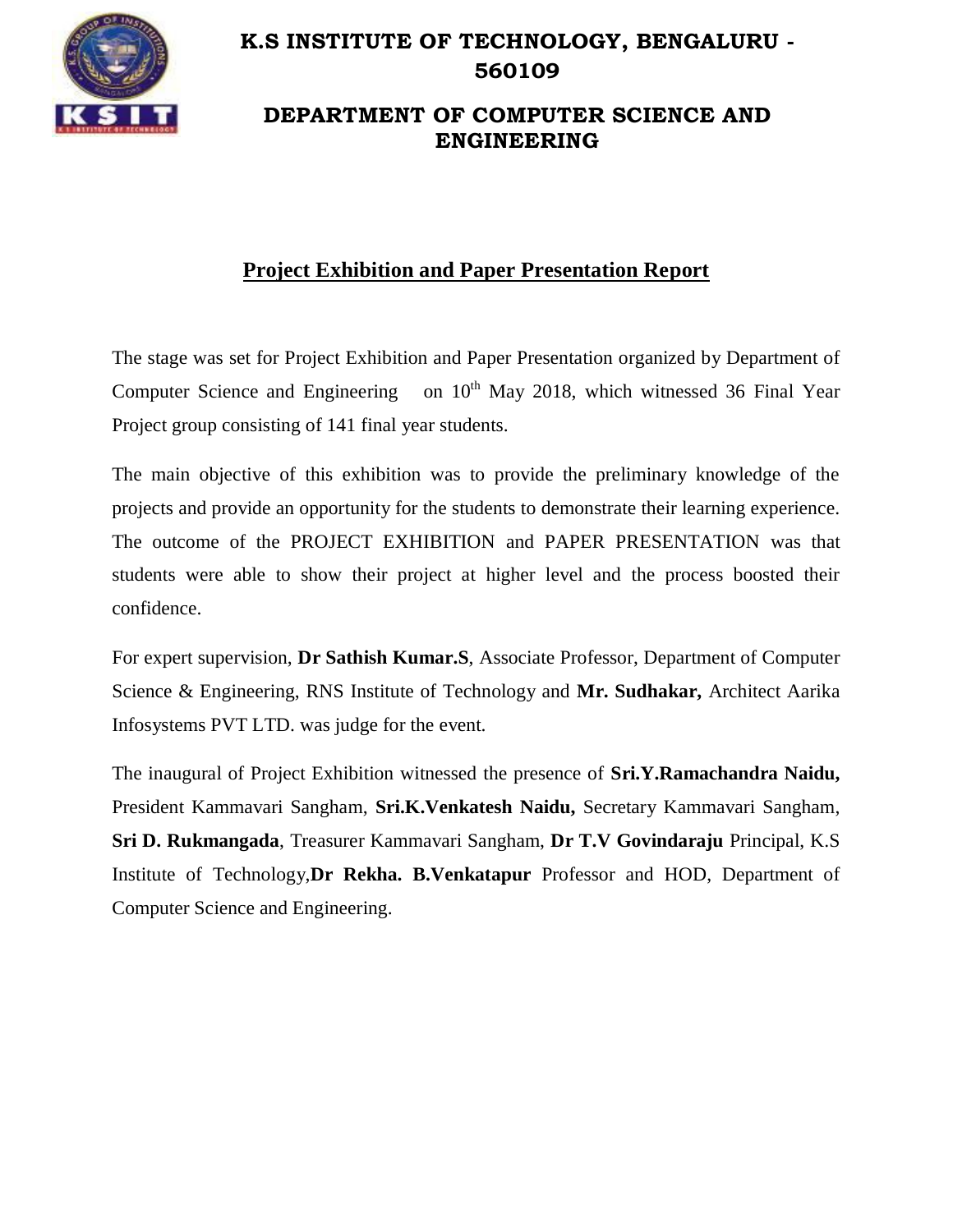

**KSIT Management Inaugurating Project Exhibition 2018**



**CSE HOD Welcoming Judges for Project Exhibition 2018**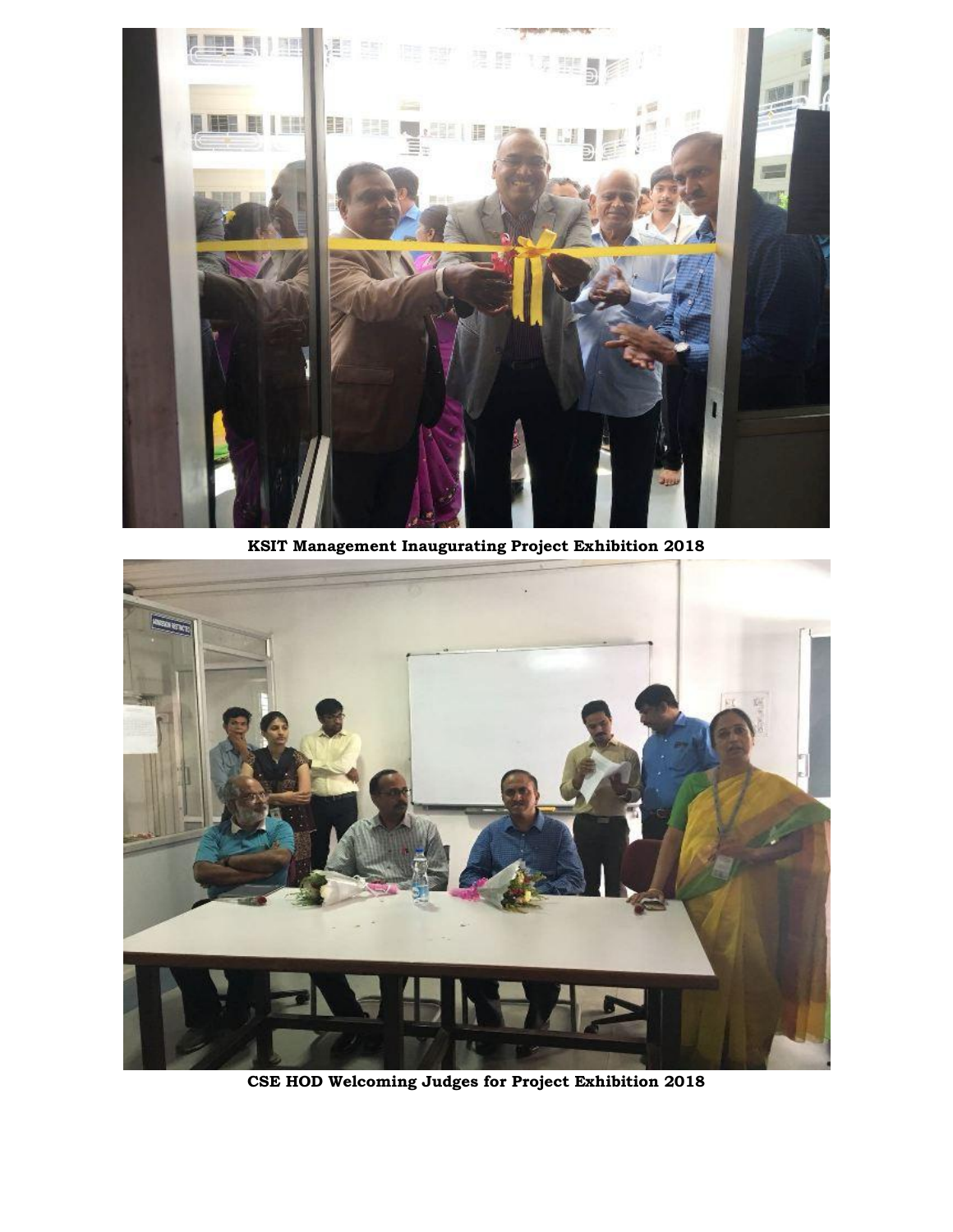

**Management and Principal Interacting with the Project Groups**



**Judge Evaluating Project Group**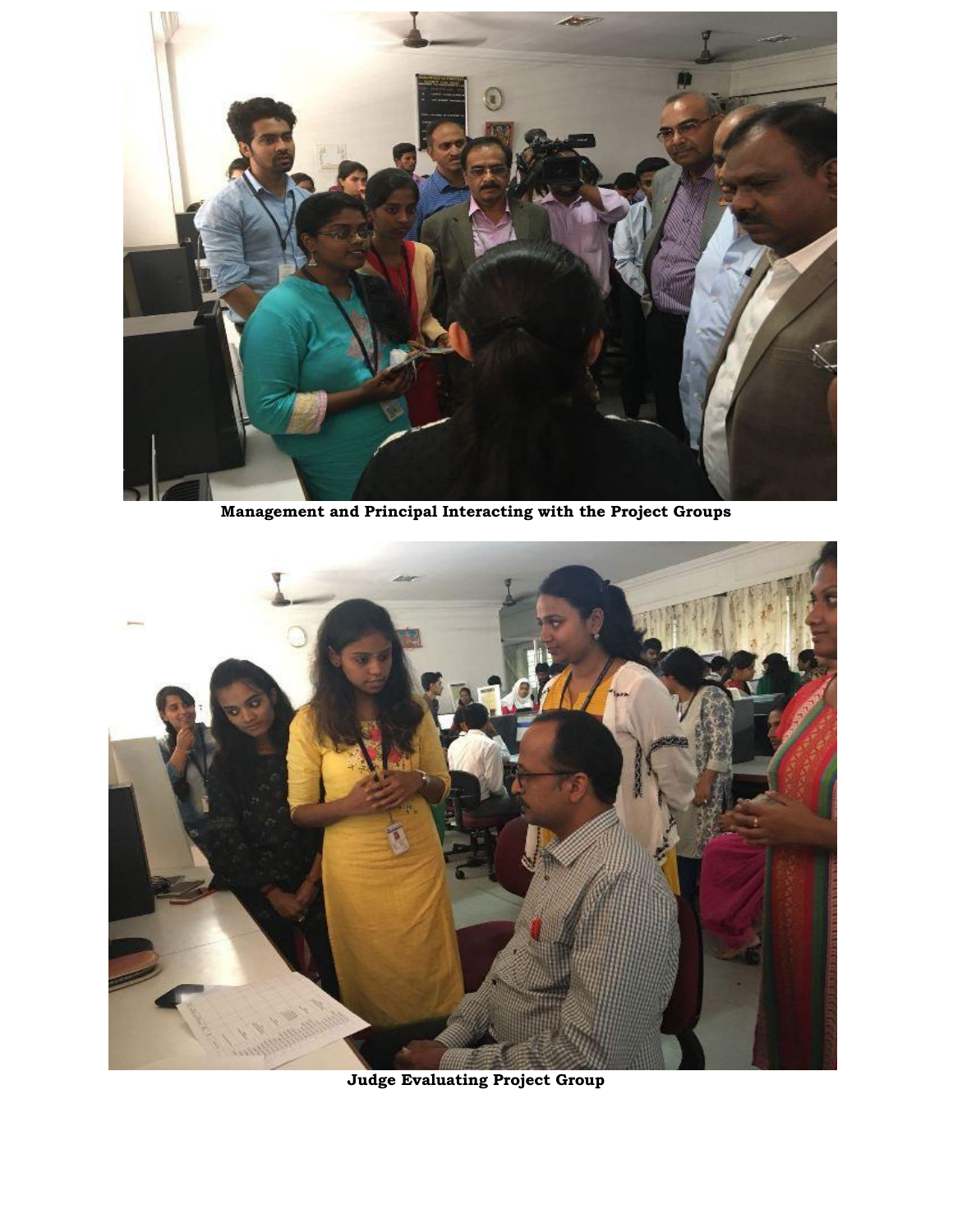The projects and paper presentation were individually evaluated by the two judges and the 2 best Prizes were announced later based on their innovative ideas, work and their presentation.

| <b>TOP 2 PROJECT TEAMS SELECTED</b> |                                |                   |                          |  |  |
|-------------------------------------|--------------------------------|-------------------|--------------------------|--|--|
| <b>Prize</b>                        | <b>Team Members</b>            | Guide             | <b>Project Titled</b>    |  |  |
|                                     | RAKSHA RAJU                    |                   |                          |  |  |
| 1 <sup>st</sup> Prize               | VAISHANAVI N                   | Pradeep Kumar G.H | In-Zone Drug Remedy      |  |  |
|                                     | VARSHA RAVINDRA                |                   | using BOT                |  |  |
|                                     | <b>VARIJA MADHURNATH</b><br>4. |                   |                          |  |  |
| $2nd$ Prize                         | NIKHIL V ANAND                 |                   | Driver<br>Distracted     |  |  |
|                                     | RAJA GANAPATHI                 | Roopesh Kumar B.N | Detection (D3) for safer |  |  |
|                                     | <b>SYED THOUFICH</b>           |                   | roads using CNN          |  |  |

| <b>TOP 2 PAPERS SELECTED</b> |                                         |                   |                                 |  |  |
|------------------------------|-----------------------------------------|-------------------|---------------------------------|--|--|
| <b>Prize</b>                 | <b>Team Members</b>                     | Guide             | <b>Paper Titled</b>             |  |  |
|                              | RAKSHA RAJU<br>$1_{-}$                  |                   |                                 |  |  |
| $1st$ Prize                  | VAISHANAVI N                            | Pradeep Kumar G.H | In-Zone Drug Remedy using       |  |  |
|                              | VARSHA RAVINDRA<br>3.                   |                   | <b>BOT</b>                      |  |  |
|                              | <b>VARIJA MADHURNATH</b><br>$4_{\cdot}$ |                   |                                 |  |  |
|                              |                                         |                   | The<br><b>NPS</b><br>App-Mobile |  |  |
| $2nd$ Prize                  | APOORVA.R                               |                   | application<br>for<br>finding   |  |  |
|                              | <b>MAMATHA.P.N</b>                      | Swathi K          | nearest pharmacies based on     |  |  |
|                              | <b>MANASA.M</b><br>$\mathcal{F}$        |                   | medical<br>specific<br>user     |  |  |
|                              | <b>CHAITRA.R</b><br>4.                  |                   | products                        |  |  |

The overall impression of the judges was that the students have very good ideas of their own to develop into projects. Also appreciated their passion in design and developing an application.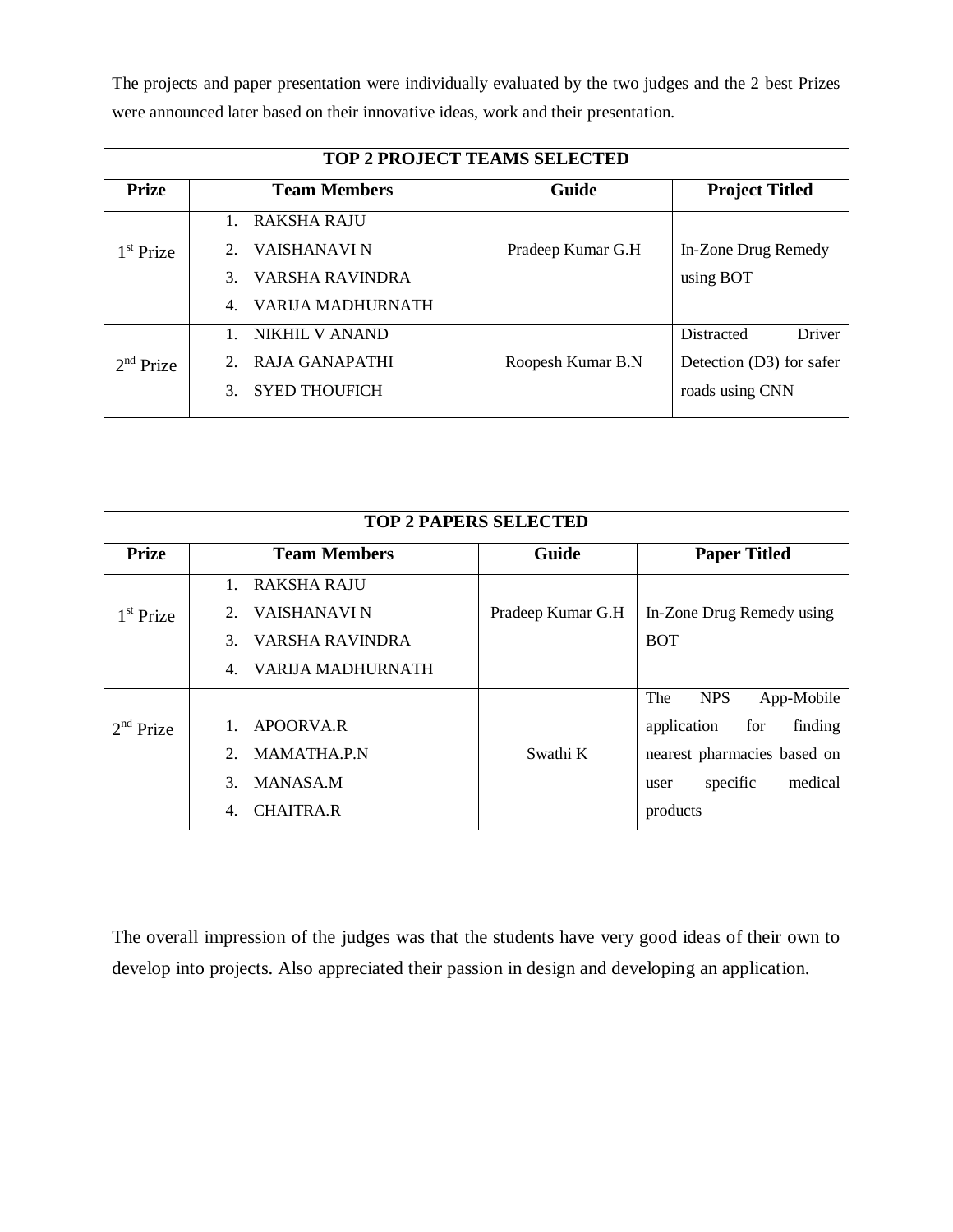

**Project Exhibition 1st Prize Winning Team**



**Project Exhibition 2nd Prize Winning Team**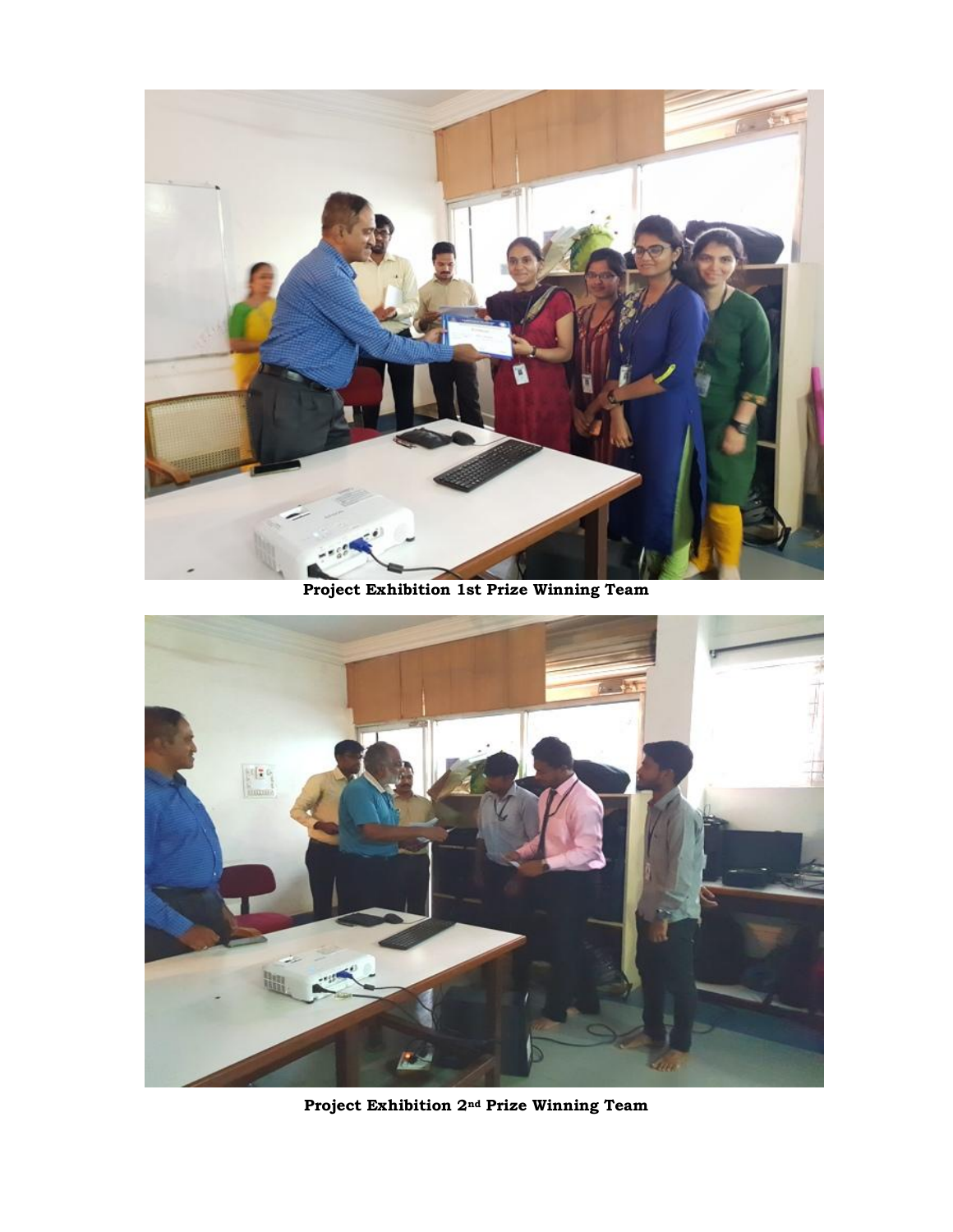

**Paper Presentation 1st Prize Winning Team**

**S**



**Paper Presentation 2nd Prize Winning Team**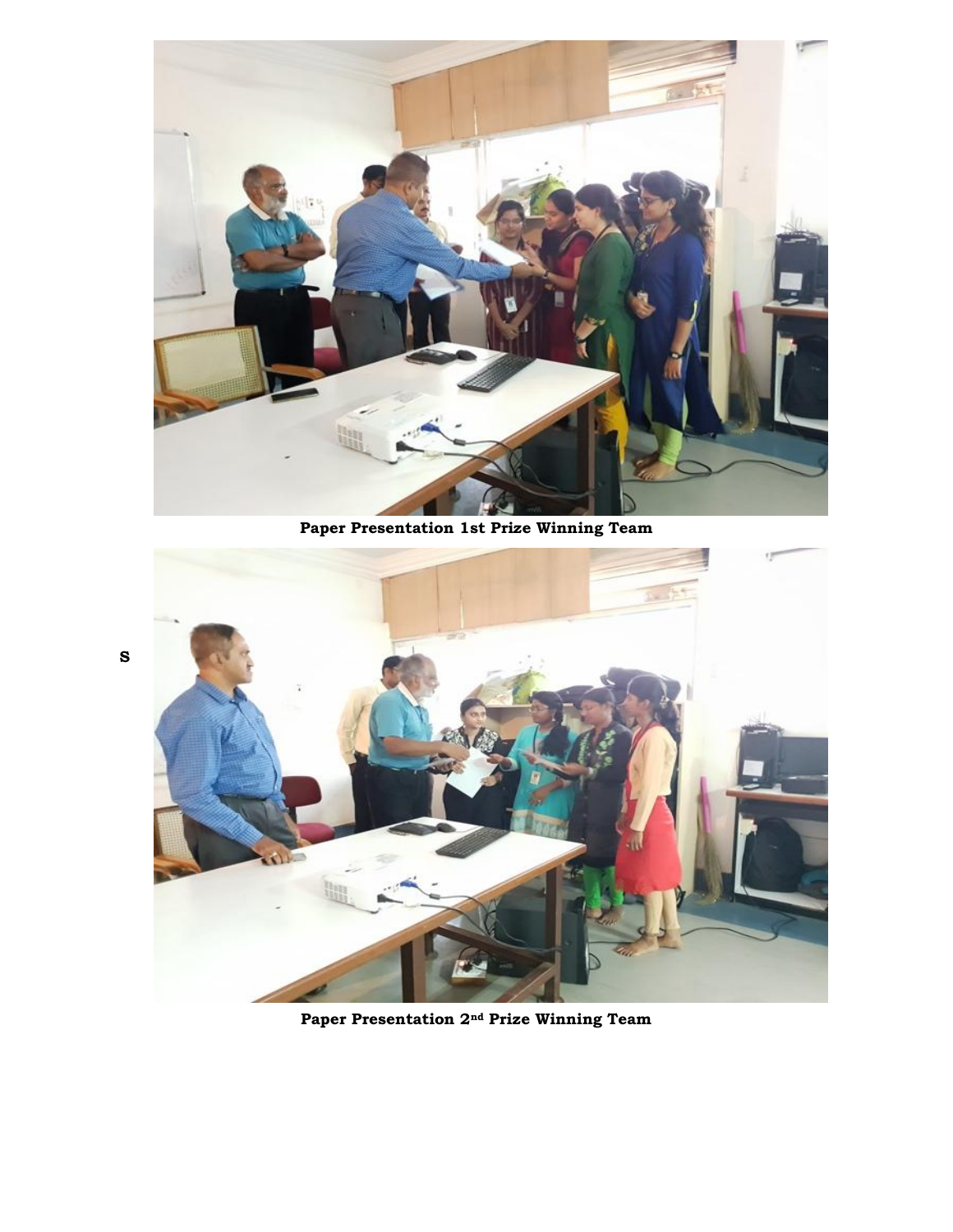## **Department of Computer Science & Engineering 2018 Final Year Project Titles**

| SI.No | <b>Title of the Project</b>                                                                                                   |
|-------|-------------------------------------------------------------------------------------------------------------------------------|
| 1     | Enhanced password authentication for web services                                                                             |
| 2     | Weighted value and distance calculation technique for prediction of cardiac<br>diseases                                       |
| 3     | IoT based self tracking automation using aurdino                                                                              |
| 4     | Socirank: Ranking of prevalent news from news media services                                                                  |
| 5     | Survival prediction of lung cancer with diabaties using reinforcement<br>learning                                             |
| 6     | A classification approach of Prediction Model for Type 2 diabetes milletus of<br>Indian Womens                                |
| 7     | Smart Helmet using sensors for accident prevention                                                                            |
| 8     | Detection of phishing websites                                                                                                |
| 9     | Raithara Bandhu-A digitalised Approach                                                                                        |
| 10    | Intelligent Management System for Agricultural Green House using IoT                                                          |
| 11    | Automatic Solar Tracking System                                                                                               |
| 12    | An NFC featured three level authentication system for tenable transaction<br>and abridgment of ATM card blocking intricacies  |
| 13    | Advanced Vehicle Parking System                                                                                               |
| 14    | Electronic voting machine based on block chain and AADHAAR verification                                                       |
| 15    | GeoMob- A Geolocation based web application for secured banking                                                               |
| 16    | <b>NETSPAM</b>                                                                                                                |
| 17    | Security system for detection of intrusion and mines with wireless secured<br>communication and movement tracking in terrains |
| 18    | IoT wearable device based automatic patient health care system                                                                |
| 19    | A profile based big data architecture for agricultural context                                                                |
| 20    | Be My Eyes                                                                                                                    |
| 21    | Smart Water Quality Mentoring System in IoT Environment                                                                       |
| 22    | Automated lung cancer detection systems in Computed Tomography Images                                                         |